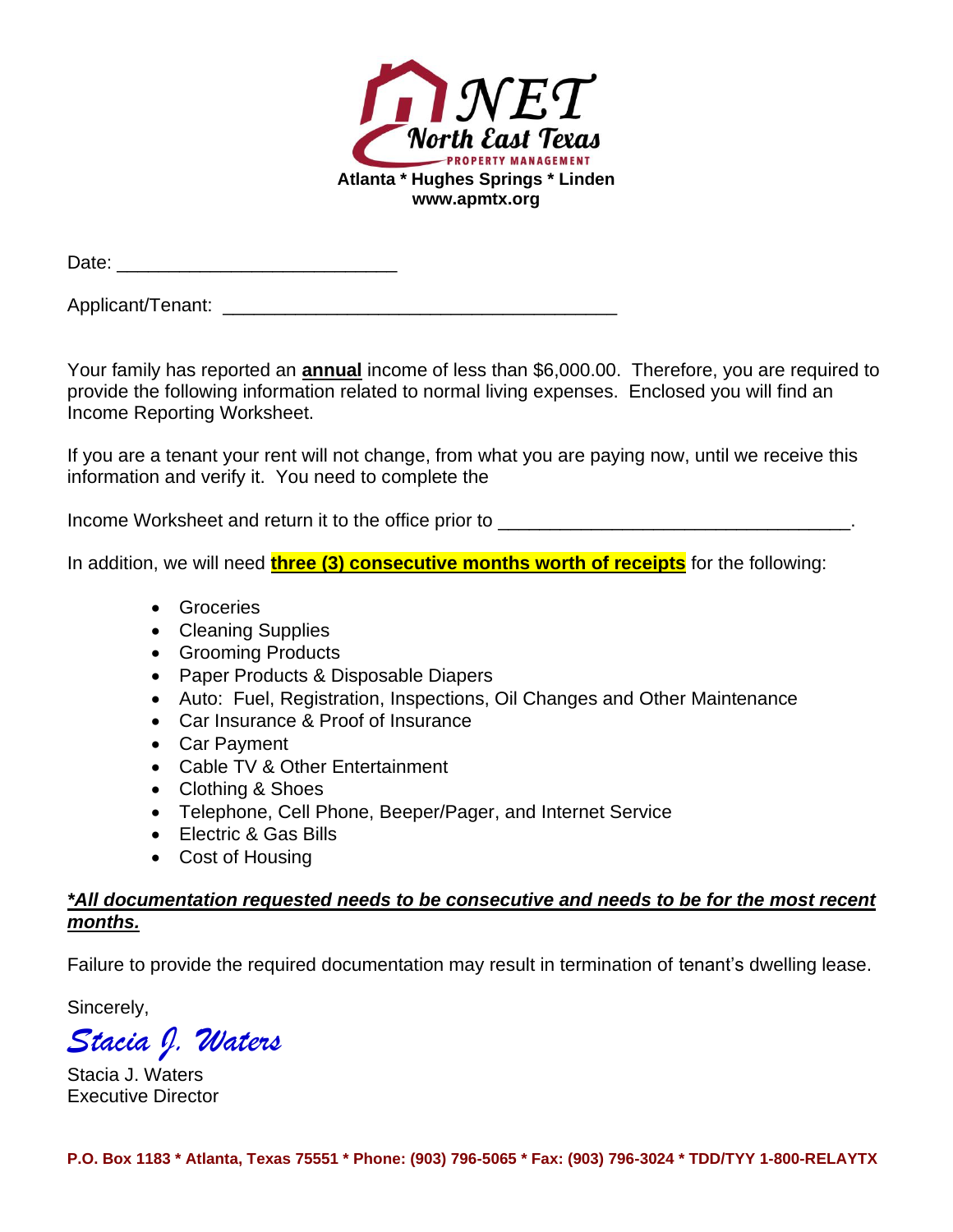

## Income Reporting Worksheet Verification of Cash & Non-Cash Contributions

Name \_\_\_\_\_\_\_\_\_\_\_\_\_\_\_\_\_\_\_\_\_\_\_\_\_\_\_\_\_\_\_\_\_ Total Number Members in Family \_\_\_\_\_\_\_\_

**Instructions:** This worksheet is to be completed for all families who report no income or annual income less than \$6,000.00. The form may be used prior to admission to or for re-certification for any housing program administer by Atlanta Property Management, DBA: NET Property Management – Atlanta \* Hughes Springs \* Linden. The form uses data from the Internal Revenue Service's (IRS) Collection Financial Standards and provides allowances for food, clothing and other items, known as the National Standards. These standards are used to provide individuals with reasonable amounts for allowances for necessary expenses: food, housekeeping supplies, apparel and services, personal care products and services, and miscellaneous. *PROVIDE ORIGINAL RECEIPTS FOR EACH CATEGORY OR USE PRE-DETERMINED AMOUNTS AS SHOWN.*

| <b>LIVING EXPENSE ITEMS</b>                                                                                                                                                                                                                                                                                                                                                                                                                                    | <b>AMOUNT</b> |
|----------------------------------------------------------------------------------------------------------------------------------------------------------------------------------------------------------------------------------------------------------------------------------------------------------------------------------------------------------------------------------------------------------------------------------------------------------------|---------------|
| <b>Clothing, Shoes, &amp; Services:</b> This amount represents the average monthly cost of clothing,<br>shoes, etc. Please enter one of the following amounts based upon family size.                                                                                                                                                                                                                                                                          |               |
| 1-member \$21.00, 2-members \$39.00, 3-members \$52.00, 4-members \$61.00,<br>5-members \$68.00, 6-members \$75.00, 7-members \$82.00, 8-members \$89.00.                                                                                                                                                                                                                                                                                                      |               |
| <b>Personal Care Products &amp; Services:</b> This amount represents the average monthly cost of<br>personal grooming products such as soap, deodorant, shampoo, toothbrushes, toothpaste, barber<br>or beauty shop visits, etc. Please enter one of the following amounts based upon family size.<br>1-member \$8.00, 2-members \$13.00, 3-members \$15.00, 4-members \$17.00,<br>5-members \$24.00, 6-members \$31.00, 7-members \$38.00, 8-members \$45.00. |               |
| Food Expenses: This amount represents the average monthly cost of grocery for the family.<br>Is the family receiving food stamps? $\Box$ Yes $\Box$ No. If yes, what is the monthly amount \$<br>and enter -0- in the amount column. If no, please enter one of the following amounts based upon<br>family size.                                                                                                                                               |               |
| 1-member \$162.00, 2-members \$298.00, 3-members \$426.00, 4-members \$542.00,<br>5-members \$643.00, 6-members \$772.00, 7-members \$853.00, 8-members \$975.00.                                                                                                                                                                                                                                                                                              |               |
| Does anyone contribute groceries or prepared food to the family on a regular basis? $\Box$ Yes $\Box$ No<br>If yes, what is the average weekly value of groceries or prepared food contributed? \$                                                                                                                                                                                                                                                             |               |
| Verification: Check the receipts to make sure a family of that size could manage on the<br>amount of food documented.                                                                                                                                                                                                                                                                                                                                          |               |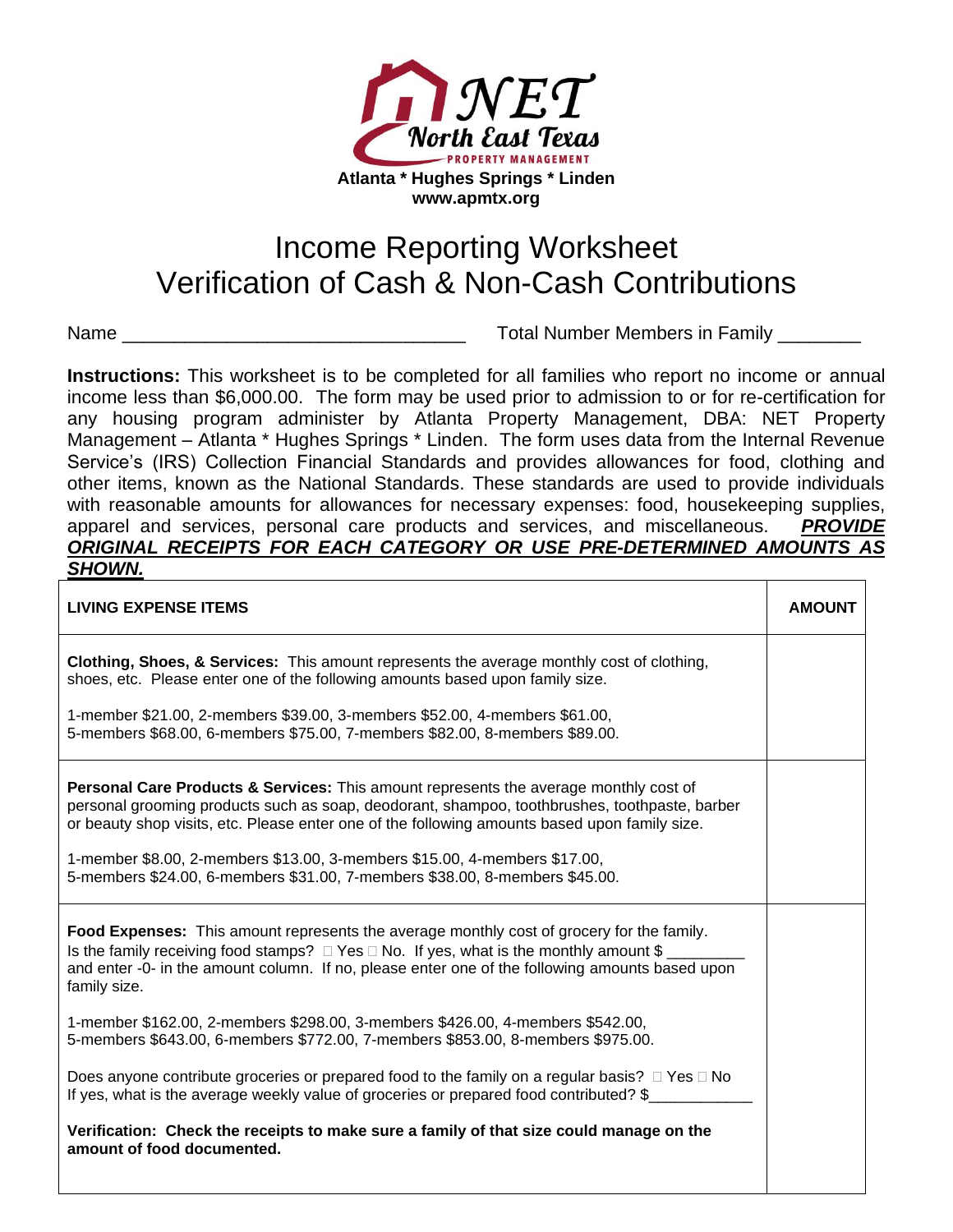| Housekeeping/Supplies: This amount represents the average monthly cost of household goods<br>and cleaning supplies such as paper napkins, toilet paper, paper towels, trash bags, laundry<br>detergent, dishwashing soap, etc. Please enter one of the following amounts based upon family<br>size.<br>1-member \$14.00, 2-members \$30.00, 3-members \$32.00, 4-members \$37.00,<br>5-members \$44.00, 6-members \$51.00, 7-members \$58.00, 8-members \$65.00.                                                                                                                                                                                                                                                                                                                                                                                                              |                                                                                            |                    |  |  |  |  |  |
|-------------------------------------------------------------------------------------------------------------------------------------------------------------------------------------------------------------------------------------------------------------------------------------------------------------------------------------------------------------------------------------------------------------------------------------------------------------------------------------------------------------------------------------------------------------------------------------------------------------------------------------------------------------------------------------------------------------------------------------------------------------------------------------------------------------------------------------------------------------------------------|--------------------------------------------------------------------------------------------|--------------------|--|--|--|--|--|
| Enter the average monthly cost of disposable diapers. \$                                                                                                                                                                                                                                                                                                                                                                                                                                                                                                                                                                                                                                                                                                                                                                                                                      |                                                                                            |                    |  |  |  |  |  |
| Miscellaneous: This amount represents the average monthly cost of other living expenses that do<br>not fall within the categories of food, housekeeping, personal care, transportation, utilities, etc.<br>Please enter one of the following amounts based upon family size.<br>1-member \$22.00, 2-members \$41.00, 3-members \$49.00, 4-members \$59.00,<br>5-members \$66.00, 6-members \$73.00, 7-members \$80.00, 8-members \$87.00.                                                                                                                                                                                                                                                                                                                                                                                                                                     |                                                                                            |                    |  |  |  |  |  |
| Listed below are additional expenses the family might have. Indicate the monthly amount the family<br>spends on any applicable expenses:                                                                                                                                                                                                                                                                                                                                                                                                                                                                                                                                                                                                                                                                                                                                      |                                                                                            |                    |  |  |  |  |  |
|                                                                                                                                                                                                                                                                                                                                                                                                                                                                                                                                                                                                                                                                                                                                                                                                                                                                               | Church Contribution \$__________________Un-reimbursed Education Expenses \$____________    |                    |  |  |  |  |  |
| Un-reimbursed Child Care Expenses \$_____________ Un-reimbursed Job Expenses \$_______                                                                                                                                                                                                                                                                                                                                                                                                                                                                                                                                                                                                                                                                                                                                                                                        |                                                                                            |                    |  |  |  |  |  |
| Loan Payments \$                                                                                                                                                                                                                                                                                                                                                                                                                                                                                                                                                                                                                                                                                                                                                                                                                                                              |                                                                                            |                    |  |  |  |  |  |
| <b>Transportation:</b> Does the family own a car? $\Box$ Yes $\Box$ No.<br>If yes, are there still payments due on the car? $\Box$ Yes $\Box$ No.<br>If yes, what is the amount of the monthly car payment? \$<br>This amount represents the average monthly cost of operating a vehicle such as maintenance,<br>repairs, insurance, fuel, registration, licenses, and inspections. Please enter one of the following<br>amounts. 1 Car \$228.00, 2 Cars \$456.00.<br>Note: Uninsured automobiles cannot be parked on PHA property.<br>If family does not own a car, what does the family use for transportation? ________________________<br>How does the family pay for this transportation? _<br>If someone other than an applicant/tenant family member contributes to other transportation cost,<br>what is the average monthly amount contributed to transportation? \$ |                                                                                            |                    |  |  |  |  |  |
| <b>Entertainment:</b> Does the family have Cable TV service? □ Yes □ No<br>If yes, does the family have any premium channels? $\Box$ Yes $\Box$ No<br>What is the average monthly cost of cable TV service? \$<br>How does the family pay for the cable TV service? ______________________________                                                                                                                                                                                                                                                                                                                                                                                                                                                                                                                                                                            |                                                                                            |                    |  |  |  |  |  |
|                                                                                                                                                                                                                                                                                                                                                                                                                                                                                                                                                                                                                                                                                                                                                                                                                                                                               | What are the average monthly costs of the following types of entertainment for the family? |                    |  |  |  |  |  |
| Magazines \$                                                                                                                                                                                                                                                                                                                                                                                                                                                                                                                                                                                                                                                                                                                                                                                                                                                                  | Movies $\frac{1}{2}$ Movies $\frac{1}{2}$                                                  | Video Rentals \$   |  |  |  |  |  |
| Vacations \$                                                                                                                                                                                                                                                                                                                                                                                                                                                                                                                                                                                                                                                                                                                                                                                                                                                                  | Cub Memberships \$                                                                         | Sporting Events \$ |  |  |  |  |  |
| Lottery Tickets \$                                                                                                                                                                                                                                                                                                                                                                                                                                                                                                                                                                                                                                                                                                                                                                                                                                                            |                                                                                            |                    |  |  |  |  |  |
|                                                                                                                                                                                                                                                                                                                                                                                                                                                                                                                                                                                                                                                                                                                                                                                                                                                                               |                                                                                            |                    |  |  |  |  |  |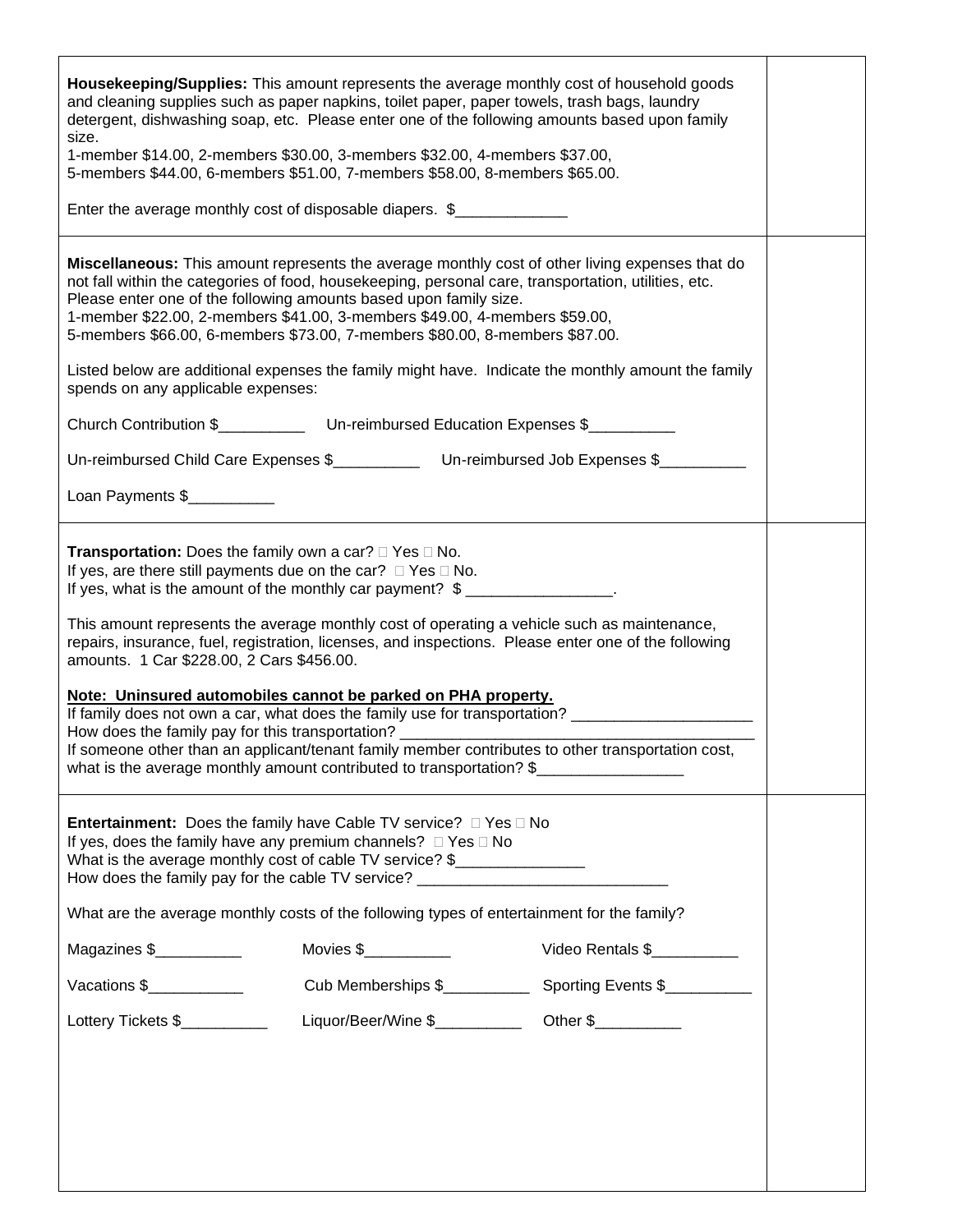| Tobacco Expense: Does anyone in the applicant/tenant household use a tobacco product?                                                                                                                                                                                                                                                                                                                                                                                                                                      |  |  |  |  |  |  |
|----------------------------------------------------------------------------------------------------------------------------------------------------------------------------------------------------------------------------------------------------------------------------------------------------------------------------------------------------------------------------------------------------------------------------------------------------------------------------------------------------------------------------|--|--|--|--|--|--|
|                                                                                                                                                                                                                                                                                                                                                                                                                                                                                                                            |  |  |  |  |  |  |
| How many daily are used? ____________ Cost each, per package, or per container? _______________                                                                                                                                                                                                                                                                                                                                                                                                                            |  |  |  |  |  |  |
| Verification: The family should document the brand of tobacco used.                                                                                                                                                                                                                                                                                                                                                                                                                                                        |  |  |  |  |  |  |
| <b>Communication:</b> Does the family have a telephone? $\Box$ Yes $\Box$ No If yes, how many lines?<br>Does the family have any special telephone services? (For example: call waiting, call forwarding,<br>caller ID, etc.) □ Yes □ No<br>What is the average monthly cost for telephone service? \$<br>How does the family pay for the cost of telephone service? _____________________<br>If the Family has any of the following, enter the average monthly amount.<br>Cell Phone \$____________ Internet \$__________ |  |  |  |  |  |  |
| Housing & Utilities: If the Family has any of the following expenses enter the average monthly<br>cost of each.                                                                                                                                                                                                                                                                                                                                                                                                            |  |  |  |  |  |  |
|                                                                                                                                                                                                                                                                                                                                                                                                                                                                                                                            |  |  |  |  |  |  |
| Interest \$_____________ Insurance \$_____________ Maintenance \$_____________ Sewer \$___________                                                                                                                                                                                                                                                                                                                                                                                                                         |  |  |  |  |  |  |
| Repairs \$ ______________ Electric \$ ______________ Gas \$______________ Storage Rental \$                                                                                                                                                                                                                                                                                                                                                                                                                                |  |  |  |  |  |  |
| Garbage Collection \$_______________ Furniture/Appliance Rental \$___________                                                                                                                                                                                                                                                                                                                                                                                                                                              |  |  |  |  |  |  |
|                                                                                                                                                                                                                                                                                                                                                                                                                                                                                                                            |  |  |  |  |  |  |
| Pet Expenses: If the family has a pet, list the monthly expenses.                                                                                                                                                                                                                                                                                                                                                                                                                                                          |  |  |  |  |  |  |
| NOTE: \$300.00 Non-Refundable Fee for a Pet; 1 Pet Limit.                                                                                                                                                                                                                                                                                                                                                                                                                                                                  |  |  |  |  |  |  |

**WARNING! TITLE 18, SECTION 1001 OF THE UNITED STATE CODE, STATES THAT A PERSON IS GUILTY OF A FELONY FOR KNOWING MAKING FALSE OR FRAUDULENT STATEMENTS TO ANY DEPARTMENT OR AGENCY OF THE UNITED STATES.**

**I do hereby swear and attest that all the information above is true and correct. I further understand that false statements or information are grounds for termination of housing assistance and punishable under State, Federal and Civil Law.**

\_\_\_\_\_\_\_\_\_\_\_\_\_\_\_\_\_\_\_\_\_\_\_\_\_\_\_\_\_\_\_\_\_\_\_\_\_\_\_\_\_\_\_\_\_\_\_\_\_\_\_\_\_ \_\_\_\_\_\_\_\_\_\_\_\_\_\_\_\_\_

\_\_\_\_\_\_\_\_\_\_\_\_\_\_\_\_\_\_\_\_\_\_\_\_\_\_\_\_\_\_\_\_\_\_\_\_\_\_\_\_\_\_\_\_\_\_\_\_\_\_\_\_\_ \_\_\_\_\_\_\_\_\_\_\_\_\_\_\_\_\_

Signature of Applicant/Tenant Date Controller and Date Date